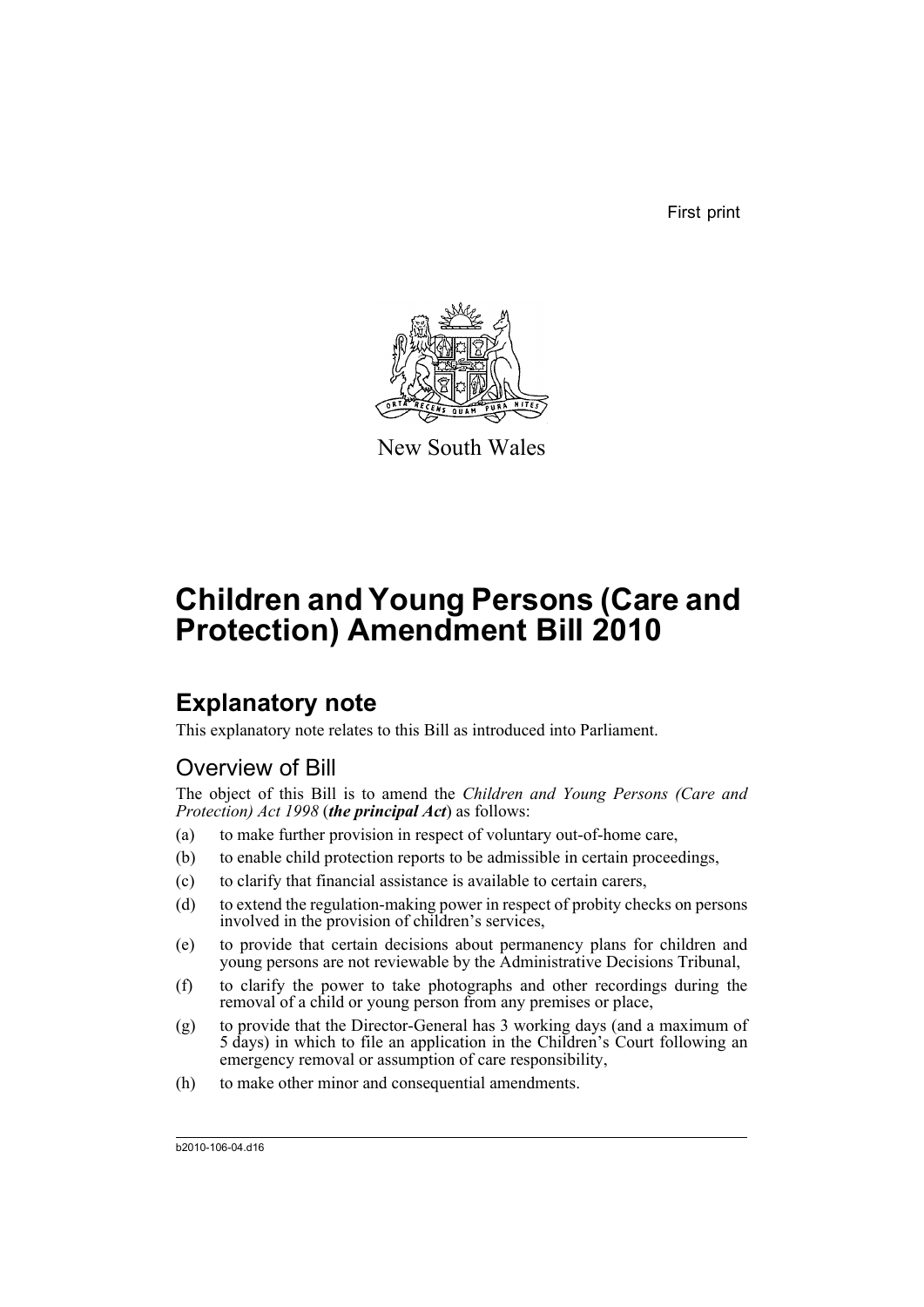Explanatory note

## Outline of provisions

**Clause 1** sets out the name (also called the short title) of the proposed Act.

**Clause 2** provides for the commencement of the proposed Act.

### **Schedule 1 Amendment of Children and Young Persons (Care and Protection) Act 1998 No 157**

**Schedule 1 [1]** extends the types of proceedings in which a report made in relation to a child or young person to the Director-General or to a person who has the power or responsibility to protect the child or young person will be admissible.

**Schedule 1 [2]–[4]** make it clear that the disclosure of the identity of a person who makes a report in respect of a child or young person is not prevented if it is disclosed in connection with the investigation of a serious indictable offence or reportable conduct alleged to have been committed or done against a child or young person.

**Schedule 1 [5]** clarifies the circumstances in which the Children's Court may make an order to give effect to a care plan without the need for a care application under the principal Act.

**Schedule 1 [6] and [7]** make it clear that the 3-day period within which the Director-General is to make a care application after the removal of a child or young person or assumption of responsibility for a child or young person is 3 working days (ie the 3-day period does not include a Saturday, Sunday or public holiday). However, the amendments also provide that, in any event, such an application must be made within 5 days or on the first working day after that 5 day-period.

**Schedule 1 [8]** updates a cross-reference in a note.

**Schedule 1 [9]** clarifies the definition of *voluntary out-of-home care* for the purposes of the principal Act so that such care does not include out-of-home care provided by an individual in a private capacity.

**Schedule 1 [10]** makes it clear that a relevant agency under the voluntary out-of-home care provisions may arrange, as well as provide, such care.

**Schedule 1 [11]** makes a consequential amendment to the regulation-making power in respect of voluntary out-of-home care.

**Schedule 1 [12]** substitutes section 156A and inserts proposed section 156B.

Proposed new section 156A provides that if a child or young person is placed in voluntary out-of-home care:

(a) the child or young person must not remain in that care for more than a total of 90 days in any period of 12 months unless the care is provided by or supervised by a designated agency or supervised by the Children's Guardian, and

Explanatory note page 2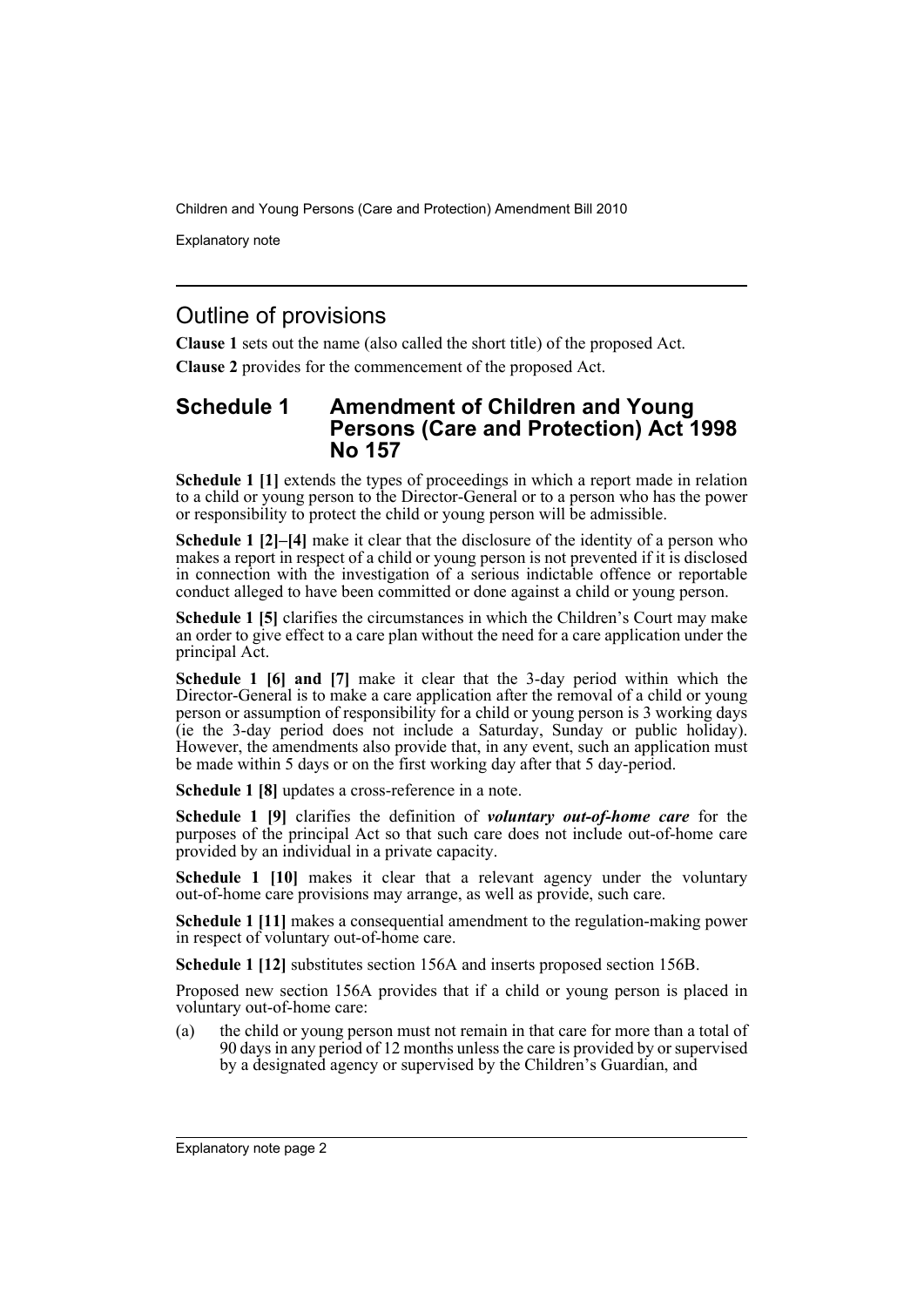Explanatory note

(b) the child or young person must not remain in out-of-home care for more than a total of 180 days in any period of 12 months unless the designated agency responsible for providing or supervising the care of the child or young person, or the Children's Guardian, has ensured that a plan has been prepared that meets the needs of the child or young person under the arrangement.

If those time periods are not met, the Children's Guardian may determine that the child or young person is taken to be at risk of significant harm, and the various mandatory reporting and other provisions of the principal Act will apply.

Proposed section 156B replicates, with some changes, clause 40D of the *Children and Young Persons (Care and Protection) Regulation 2000* to restrict who may provide or arrange voluntary out-of-home care. It will be an offence (maximum penalty \$22,000) for a person, other than a relevant agency or an individual who is authorised by a relevant agency or the Children's Guardian, to provide voluntary out-of-home care. It will also be an offence (maximum penalty \$22,000) for a person, other than a relevant agency or the Children's Guardian, to arrange with a parent of a child or young person for the child or young person to be placed in voluntary out-of-home care, or to hold out as being willing to make such an arrangement.

**Schedule 1 [13]–[16]** provide that a person who is providing voluntary out-of-home care in respect of a child or young person may restrain the child or young person in certain circumstances (this currently only applies to parents and authorised carers).

**Schedule 1 [17]** makes it clear that financial assistance under the principal Act is available to carers of children or young persons who have parental responsibility pursuant to an order of the Children's Court and are providing supported out-of-home care or care under an emergency care and protection order.

**Schedule 1 [18] and [19]** make it clear that an adult who has been in out-of-home care while he or she was a child or young person is entitled to free access to his or her personal information held by certain persons or bodies.

**Schedule 1 [20]** provides that one of the functions of the Children's Guardian under the principal Act is to register organisations that provide or arrange voluntary out-of-home care and to monitor their responsibilities.

**Schedule 1 [21]** includes a relevant agency as a body or organisation to whom the Children's Guardian may furnish certain information relating to the safety, welfare and well-being of children or young persons, or whom the Children's Guardian may direct to provide such information.

**Schedule 1 [22]** expands the current regulation-making power in relation to probity checks so that such checks may be made on the following:

- (a) a person who is involved in the control and management of a licensee or proposed licensee,
- (b) a person who is involved in the control and management of the majority shareholder corporation of a licensee or proposed licensee,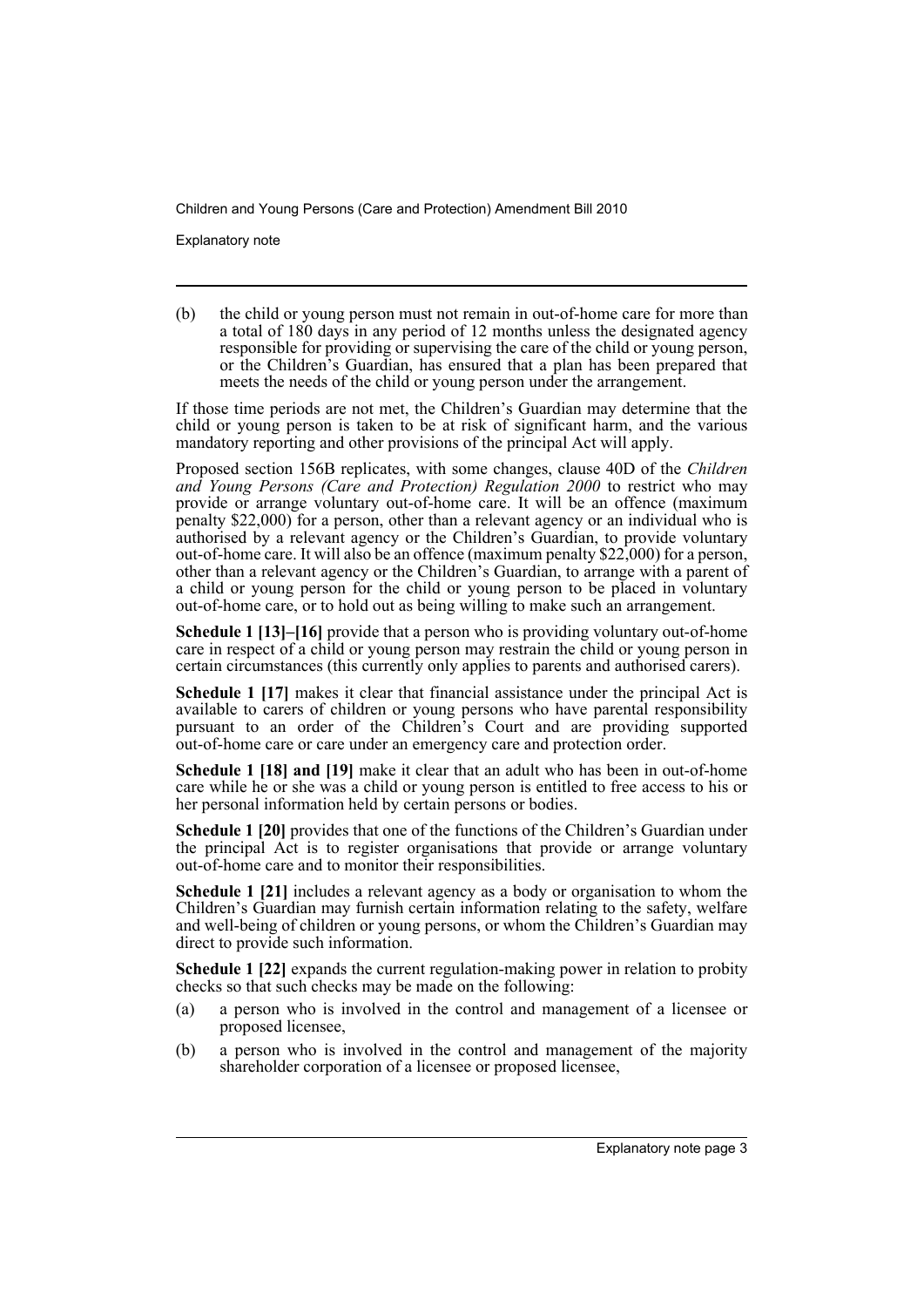Explanatory note

(c) a person who is, or who is proposed to be, an authorised supervisor for a children's service.

**Schedule 1 [23]** provides that a person who is authorised under the principal Act or the regulations made under that Act, or under a search warrant issued under that Act, to search for, apprehend or remove a person in or from any premises or place may take such photographs and films, and audio, video and other recordings, as the person considers necessary.

**Schedule 1 [24]** provides that decisions relating to the making and implementation of permanency plans for children and young persons under the parental responsibility of the Minister are not decisions reviewable by the Administrative Decisions Tribunal.

**Schedule 1 [25]** includes the Family Court of Australia as a Commonwealth agency for the purposes of the exchange of information and co-ordination of services provisions under the principal Act.

**Schedule 1 [26]** enables the making of regulations of a savings or transitional nature consequent on the enactment of the proposed Act.

**Schedule 1 [27]** inserts a savings and transitional provision into the principal Act in respect of the provision of voluntary out-of-home care.

## **Schedule 2 Amendment of other Acts and Regulation**

**Schedule 2.1** amends the *Children and Young Persons (Care and Protection) Amendment (Children's Services) Act 2010* as a consequence of the proposed amendment to be made by Schedule 1 [22].

**Schedule 2.2** amends the *Children and Young Persons (Care and Protection) Regulation 2000* as a consequence of the insertion of proposed section 156B by Schedule 1 [12].

**Schedule 2.3** repeals an uncommenced amendment contained in the *Children Legislation Amendment (Wood Inquiry Recommendations) Act 2009* that would have made it an offence for a parent to place a child or young person in out-of-home care that is provided by an organisation unless the organisation is a relevant agency.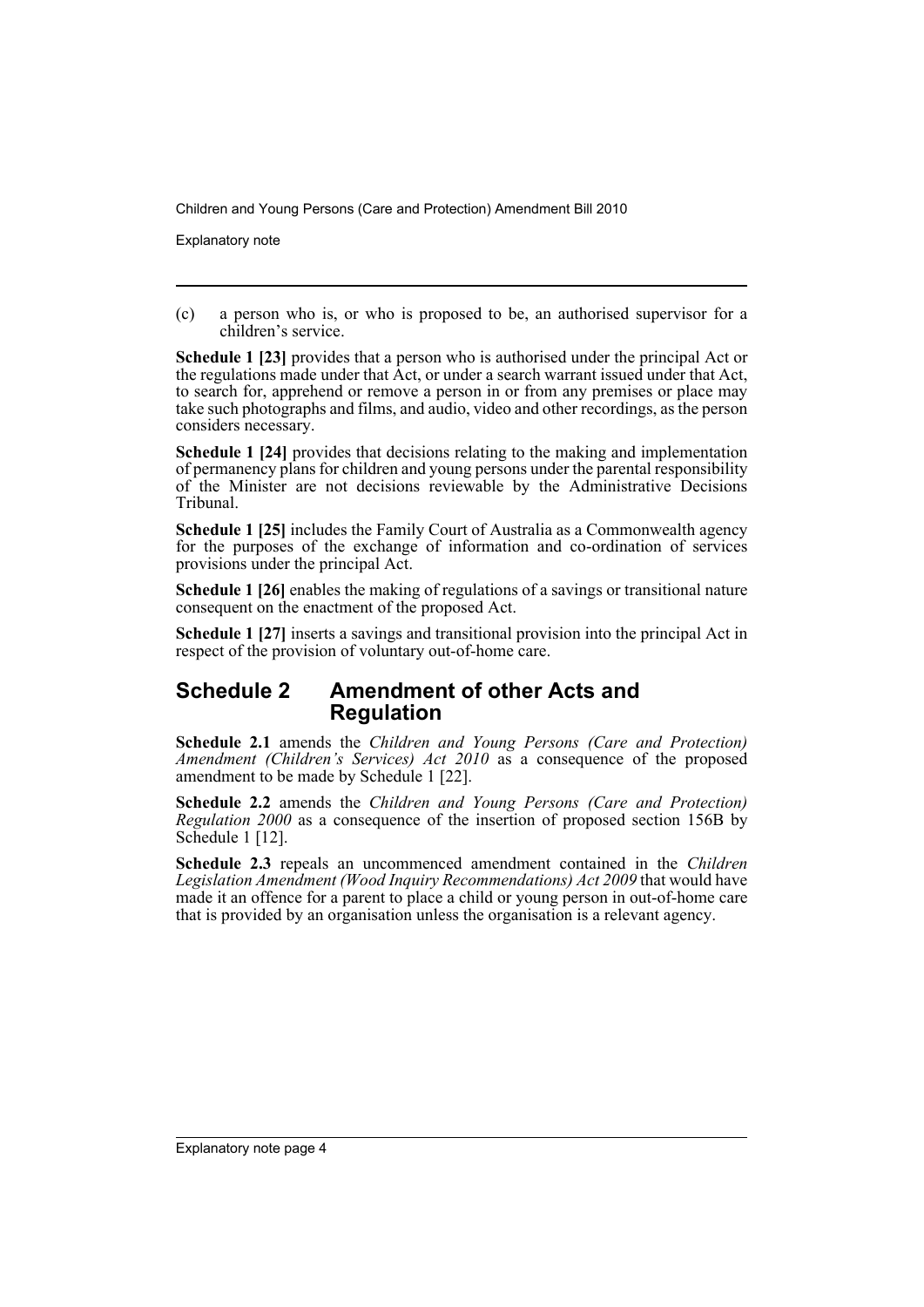First print



New South Wales

# **Children and Young Persons (Care and Protection) Amendment Bill 2010**

## **Contents**

|            |                                                              | Page |
|------------|--------------------------------------------------------------|------|
|            | Name of Act                                                  |      |
|            | Commencement                                                 | 2    |
|            | Schedule 1 Amendment of Children and Young Persons (Care and |      |
|            | Protection) Act 1998 No 157                                  | 3    |
| Schedule 2 | Amendment of other Acts and Regulation                       | 10.  |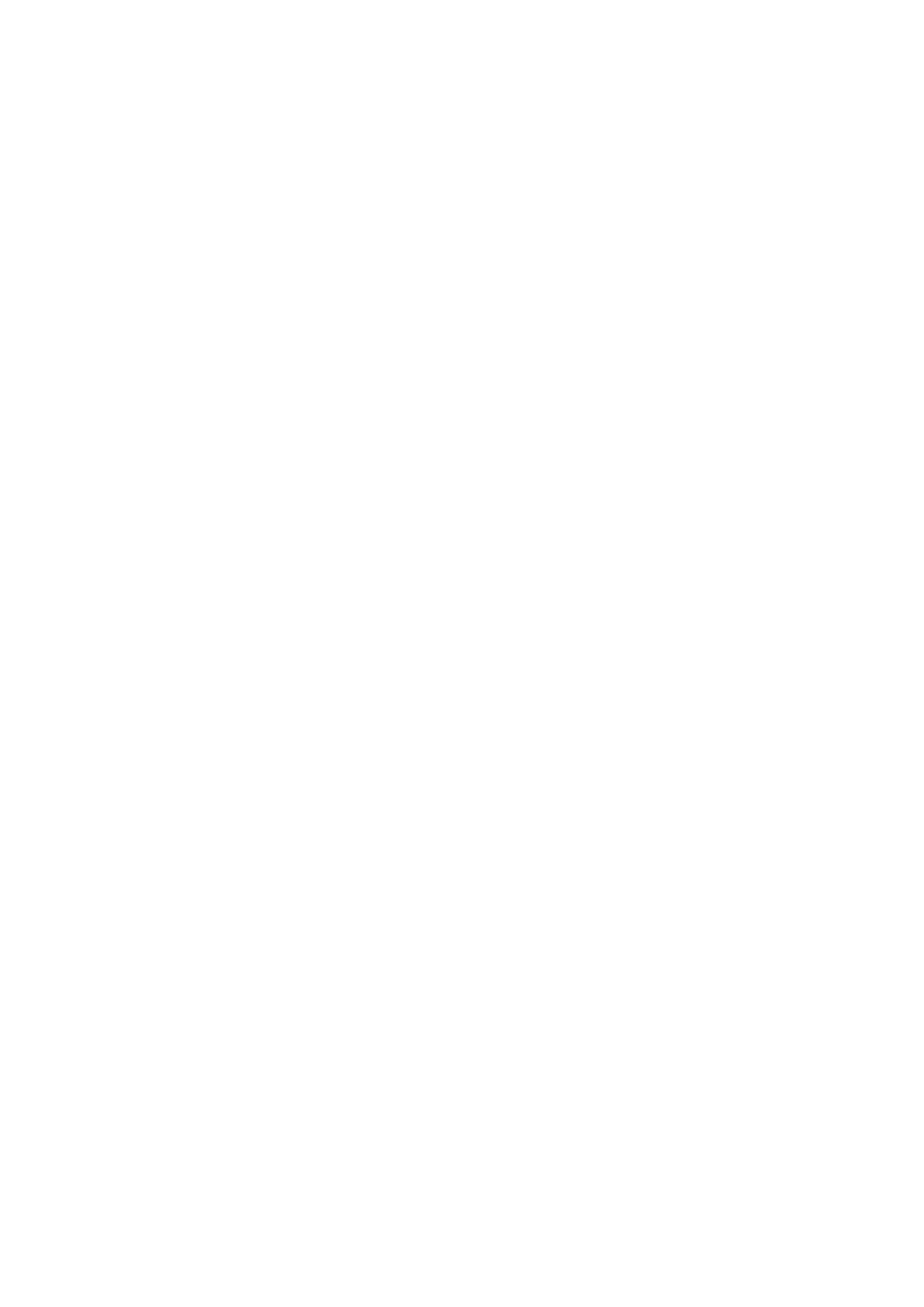

New South Wales

## **Children and Young Persons (Care and Protection) Amendment Bill 2010**

No , 2010

## **A Bill for**

An Act to amend the *Children and Young Persons (Care and Protection) Act 1998* to make further provision in respect of the care and protection of, and the provision of services to, children and young persons; and for other purposes.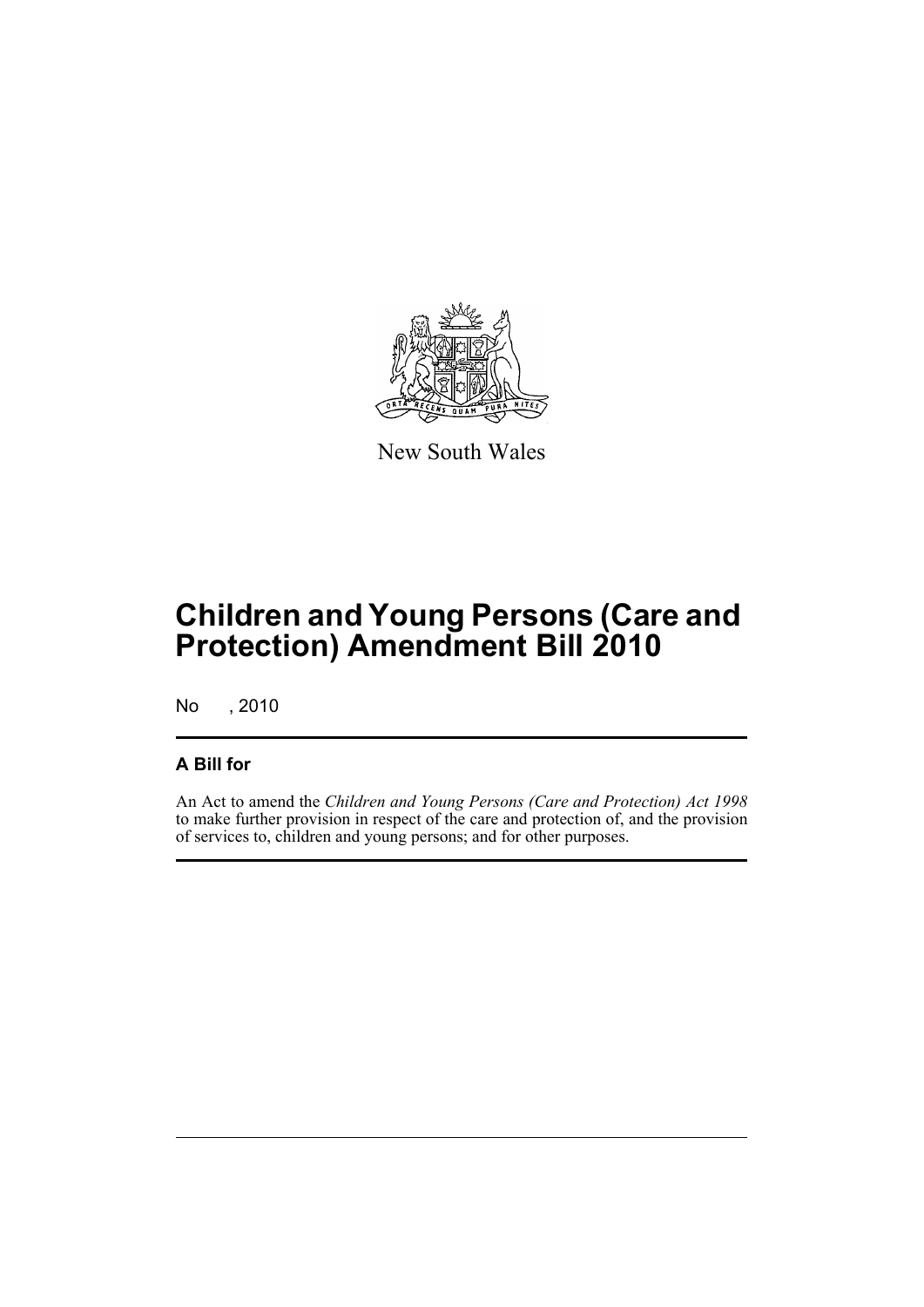<span id="page-7-1"></span><span id="page-7-0"></span>

|              | The Legislature of New South Wales enacts:                                                         | 1      |  |
|--------------|----------------------------------------------------------------------------------------------------|--------|--|
| Name of Act  |                                                                                                    |        |  |
|              | This Act is the Children and Young Persons (Care and Protection)<br>Amendment Act 2010.            | 3<br>4 |  |
| Commencement |                                                                                                    |        |  |
| (1)          | Subject to subsection (2), this Act commences on a day or days to be<br>appointed by proclamation. | 6<br>7 |  |
| (2)          | Schedule 1 [22] commences on the date of assent to this Act.                                       | 8      |  |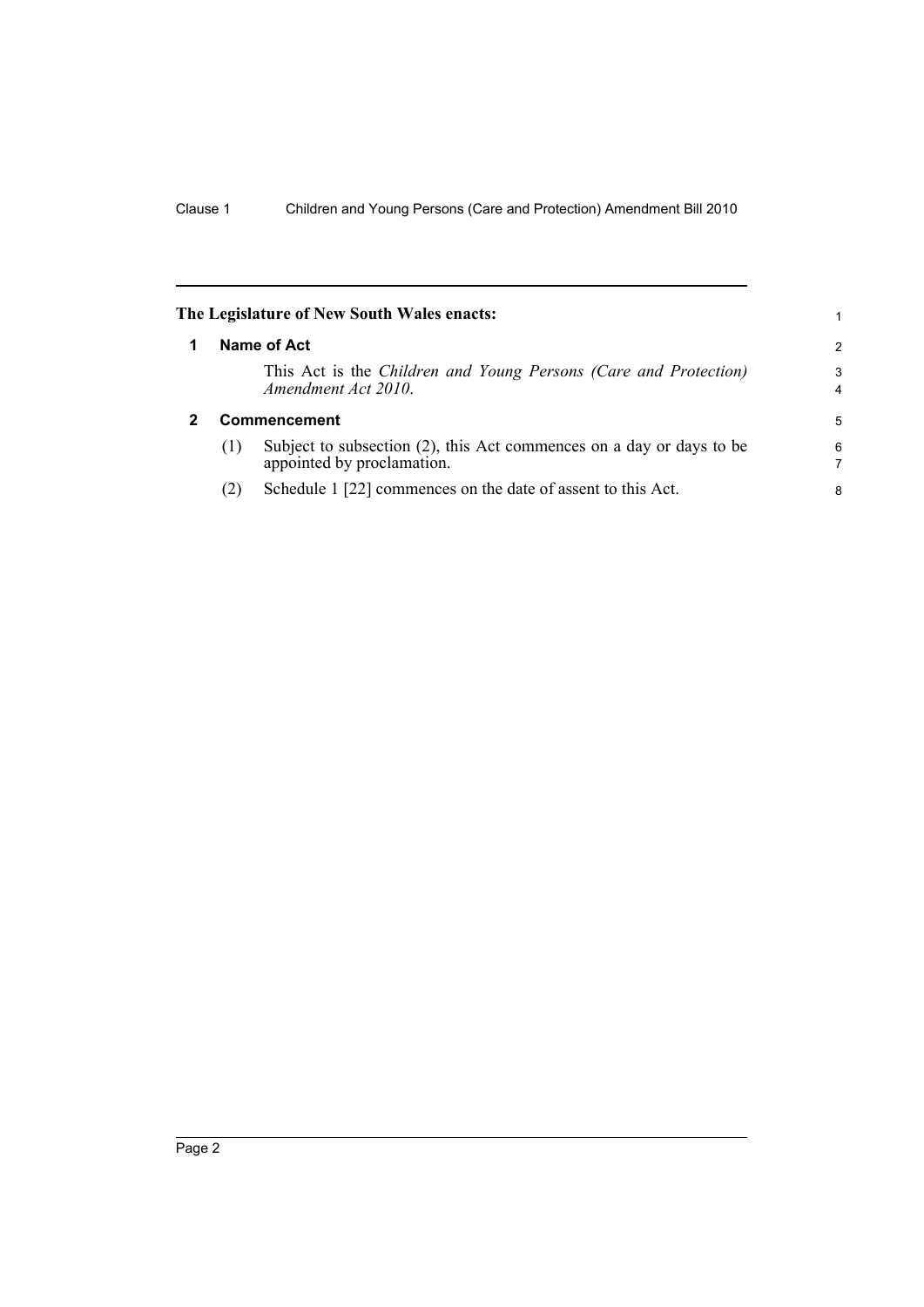Amendment of Children and Young Persons (Care and Protection) Act 1998 No 157 Schedule 1

### <span id="page-8-0"></span>**Schedule 1 Amendment of Children and Young Persons (Care and Protection) Act 1998 No 157**

|     | NO 157                                                                                                                                                                      | $\mathsf 3$                             |  |  |  |
|-----|-----------------------------------------------------------------------------------------------------------------------------------------------------------------------------|-----------------------------------------|--|--|--|
| [1] | Section 29 Protection of persons who make reports or provide certain<br>information                                                                                         | 4<br>5                                  |  |  |  |
|     | Omit section 29 (1) (d). Insert instead:                                                                                                                                    | 6                                       |  |  |  |
|     | the report, or evidence of its contents, is not admissible in<br>(d)<br>any proceedings (including any appeal arising from those<br>proceedings), other than the following: | $\overline{7}$<br>8<br>$\boldsymbol{9}$ |  |  |  |
|     | care proceedings in the Children's Court,<br>(i)                                                                                                                            | 10                                      |  |  |  |
|     | proceedings in relation to a child or young person<br>(ii)<br>under the <i>Family Law Act 1975</i> of the<br>Commonwealth,                                                  | 11<br>12<br>13                          |  |  |  |
|     | proceedings in relation to a child or young person<br>(iii)<br>before the Supreme Court or the Administrative<br>Decisions Tribunal,                                        | 14<br>15<br>16                          |  |  |  |
|     | proceedings before the Victims Compensation<br>(iv)<br>Tribunal or the Guardianship Tribunal,                                                                               | 17<br>18                                |  |  |  |
|     | proceedings under the Coroners Act 2009, and<br>(v)                                                                                                                         | 19                                      |  |  |  |
| [2] | Section 29 (4A) (a)                                                                                                                                                         | 20                                      |  |  |  |
|     | Omit "serious offence alleged to have been committed against".                                                                                                              |                                         |  |  |  |
|     | Insert instead "serious offence or reportable conduct alleged to have been<br>committed or done against".                                                                   |                                         |  |  |  |
| [3] | Section 29 (4B) (a) and (4C) (b)                                                                                                                                            | 24                                      |  |  |  |
|     | Insert "or reportable conduct" after "serious offence" wherever occurring.                                                                                                  | 25                                      |  |  |  |
| [4] | <b>Section 29 (6)</b>                                                                                                                                                       | 26                                      |  |  |  |
|     | Insert in alphabetical order:                                                                                                                                               |                                         |  |  |  |
|     | <i>reportable conduct</i> means:                                                                                                                                            |                                         |  |  |  |
|     | reportable conduct within the meaning of section 33 (1) of<br>(a)<br>the Commission for Children and Young People Act 1998,<br>or                                           | 29<br>30<br>31                          |  |  |  |

(b) conduct occurring elsewhere than in New South Wales that, if occurring in New South Wales, would be reportable conduct under paragraph (a).

1 2 3

32 33 34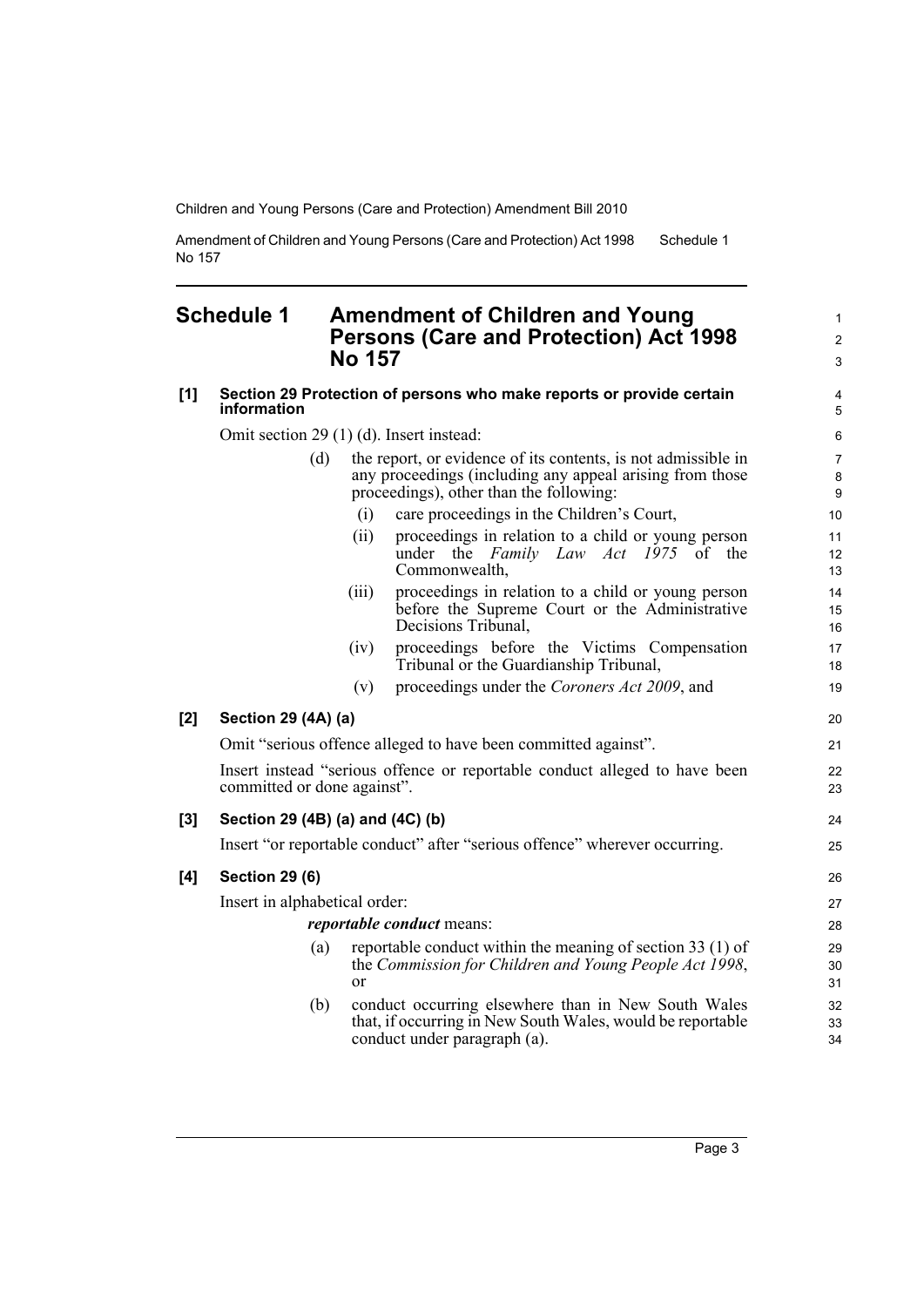Schedule 1 Amendment of Children and Young Persons (Care and Protection) Act 1998 No 157

*serious offence* means:

- (a) a serious indictable offence within the meaning of the *Crimes Act 1900*, or
- (b) an offence committed elsewhere than in New South Wales that, if committed in New South Wales, would be an offence under paragraph (a).

#### **[5] Section 38 Development and enforcement of care plans**

Insert after section 38 (2):

- (2A) Any such order may be made by the Children's Court without the need for a care application under Part 2 of Chapter 5 and without the need to be satisfied of the existence of any of the grounds under section 71 if the Court is satisfied that:
	- (a) the proposed order will not contravene the principles of this Act, and
	- (b) the parties to the care plan understand its provisions and have freely entered into it, and
	- (c) in the case of a party other than the Director-General, the party has received independent advice concerning the provisions to which the proposed order will give effect.

### **[6] Section 45 Application to Children's Court for care order**

Omit "the Director-General must, no later than 72 hours after the removal or assumption of care responsibility, make a care application" from section  $45(1)$ .

Insert instead "the Director-General must make a care application".

### **[7] Section 45 (1A)**

Insert after section 45 (1):

(1A) The care application must be made within 3 working days after the day (the *relevant day*) on which the removal or assumption of care responsibility occurs. If this would permit the care application to be made more than 5 days after the relevant day, the application must instead be made no later than on the fifth day after the relevant day or (if the fifth day is not a working day) no later than the first working day after that fifth day. A *working day* is any day that is not a Saturday, Sunday or public holiday.

7 8

26 27

25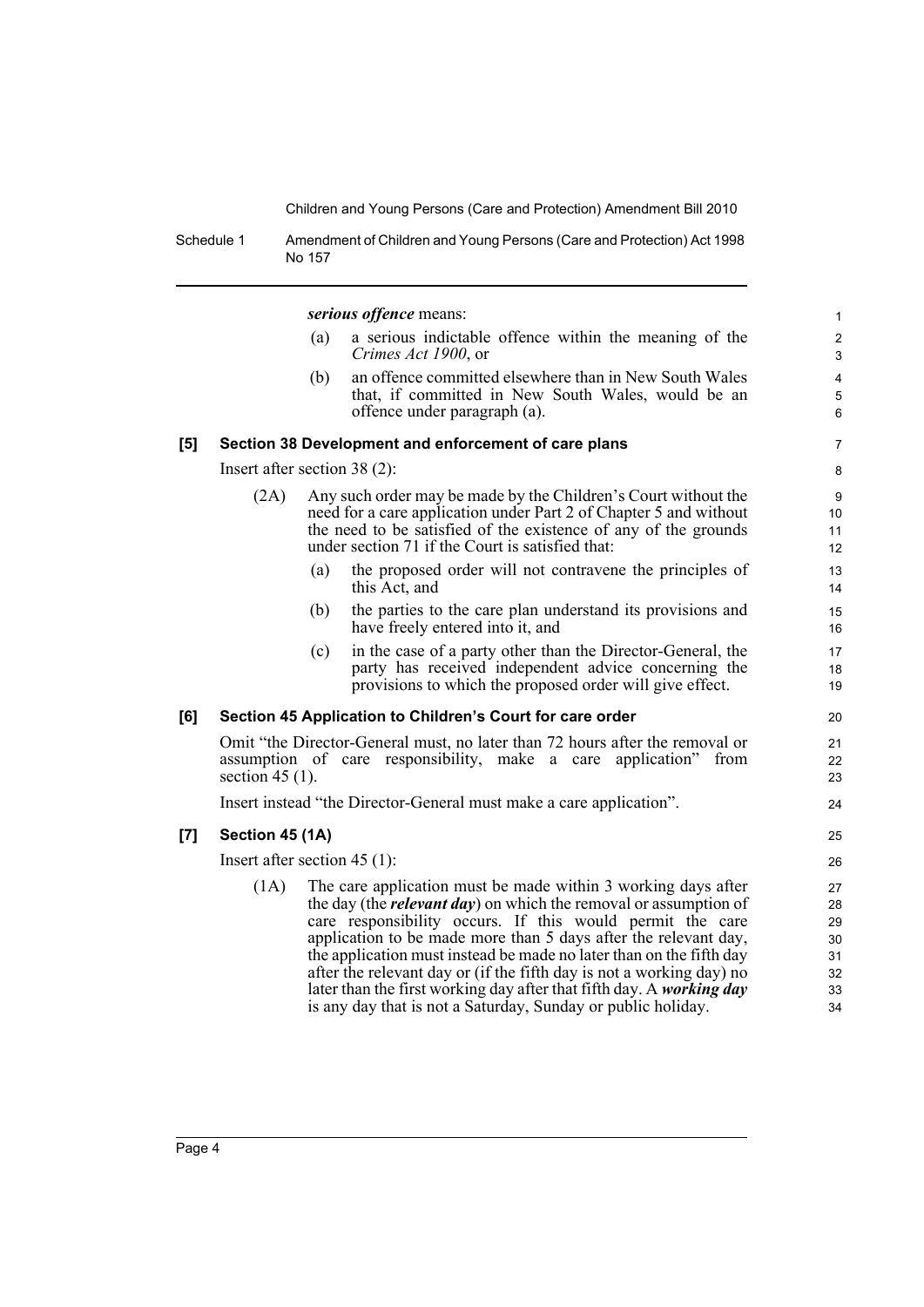Amendment of Children and Young Persons (Care and Protection) Act 1998 No 157 Schedule 1

| [8]    | Section 105 Publication of names and identifying information                                                                                                                              |                                                 |                                                                                                                                                                                                                           |                      |  |  |  |  |  |
|--------|-------------------------------------------------------------------------------------------------------------------------------------------------------------------------------------------|-------------------------------------------------|---------------------------------------------------------------------------------------------------------------------------------------------------------------------------------------------------------------------------|----------------------|--|--|--|--|--|
|        |                                                                                                                                                                                           | Omit "section 11" from the Note to the section. |                                                                                                                                                                                                                           |                      |  |  |  |  |  |
|        | Insert instead "section 15A".                                                                                                                                                             |                                                 |                                                                                                                                                                                                                           |                      |  |  |  |  |  |
| [9]    | <b>Section 135C</b>                                                                                                                                                                       |                                                 |                                                                                                                                                                                                                           |                      |  |  |  |  |  |
|        |                                                                                                                                                                                           |                                                 | Omit the section. Insert instead:                                                                                                                                                                                         | 5                    |  |  |  |  |  |
|        | 135C                                                                                                                                                                                      |                                                 | Voluntary out-of-home care                                                                                                                                                                                                | 6                    |  |  |  |  |  |
|        | (1)<br><i>Voluntary out-of-home care</i> is out-of-home care in respect of a<br>child or young person that is arranged by a parent of the child or<br>young person, but does not include: |                                                 |                                                                                                                                                                                                                           |                      |  |  |  |  |  |
|        |                                                                                                                                                                                           |                                                 | (a)<br>out-of-home care that is provided by an individual in a<br>private capacity, or                                                                                                                                    | 10<br>11             |  |  |  |  |  |
|        |                                                                                                                                                                                           |                                                 | out-of-home care that is provided outside New South<br>(b)<br>Wales.                                                                                                                                                      | 12<br>13             |  |  |  |  |  |
|        |                                                                                                                                                                                           | (2)                                             | Out-of-home care is provided by an individual <i>in a private</i><br><i>capacity</i> if it is provided by an individual who is not acting on<br>behalf of, or pursuant to an arrangement with, a body or<br>organisation. | 14<br>15<br>16<br>17 |  |  |  |  |  |
| $[10]$ |                                                                                                                                                                                           |                                                 | <b>Section 156 Preliminary</b>                                                                                                                                                                                            | 18                   |  |  |  |  |  |
|        | Insert "or arranges" after "provides" in paragraph (b) of the definition of<br><i>relevant agency</i> in section $156(1)$ .                                                               |                                                 |                                                                                                                                                                                                                           |                      |  |  |  |  |  |
| $[11]$ | Section 156 (2) (a)                                                                                                                                                                       |                                                 |                                                                                                                                                                                                                           |                      |  |  |  |  |  |
|        | Omit the paragraph. Insert instead:                                                                                                                                                       |                                                 |                                                                                                                                                                                                                           |                      |  |  |  |  |  |
|        |                                                                                                                                                                                           |                                                 | arrangements for voluntary out-of-home care, and<br>(a)                                                                                                                                                                   | 23                   |  |  |  |  |  |
| $[12]$ |                                                                                                                                                                                           |                                                 | Sections 156A and 156B                                                                                                                                                                                                    | 24                   |  |  |  |  |  |
|        |                                                                                                                                                                                           |                                                 | Omit section 156A. Insert instead:                                                                                                                                                                                        | 25                   |  |  |  |  |  |
|        | 156A                                                                                                                                                                                      |                                                 | Provision of voluntary out-of-home care                                                                                                                                                                                   | 26                   |  |  |  |  |  |
|        |                                                                                                                                                                                           | (1)                                             | A child or young person must not remain in voluntary<br>out-of-home care for more than a total of 90 days in any period<br>of 12 months unless the care is:                                                               | 27<br>28<br>29       |  |  |  |  |  |
|        |                                                                                                                                                                                           |                                                 | provided by or supervised by a designated agency, or<br>(a)                                                                                                                                                               | 30                   |  |  |  |  |  |
|        |                                                                                                                                                                                           |                                                 | supervised by the Children's Guardian.<br>(b)                                                                                                                                                                             | 31                   |  |  |  |  |  |
|        |                                                                                                                                                                                           | (2)                                             | A child or young person must not remain in voluntary<br>out-of-home care for more than a total of 180 days in any period<br>of 12 months unless the designated agency responsible for                                     | 32<br>33<br>34       |  |  |  |  |  |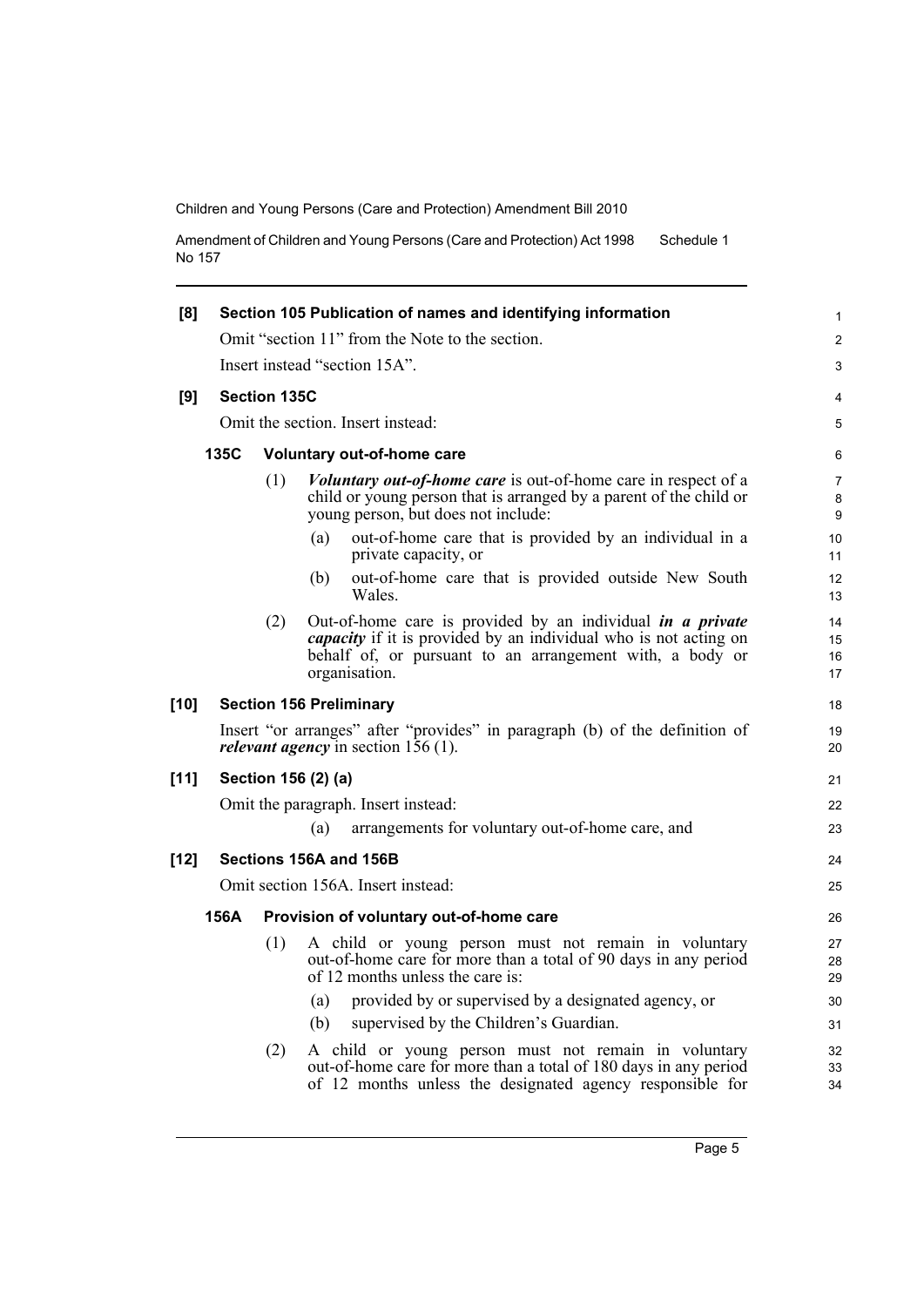Schedule 1 Amendment of Children and Young Persons (Care and Protection) Act 1998 No 157

> providing or supervising the care of the child or young person, or the Children's Guardian, has ensured that a plan has been prepared that meets the needs of the child or young person under the arrangement.

- (3) A child or young person is, for the purposes of Parts 2 and 3 of Chapter 3, taken to be at risk of significant harm if:
	- (a) the child or young person remains in voluntary out-of-home care in contravention of subsection (1) or (2), and
	- (b) the Children's Guardian has determined, in accordance with any guidelines issued by the Director-General for the purposes of this section, that the contravention is significant.
- (4) The Children's Guardian is to formulate intake procedures and procedures relating to assessments and inter-agency co-ordination in order to ensure:
	- (a) that children and young persons are not placed in voluntary out-of-home care if adequate services can be provided to enable them to remain with their families, and
	- (b) that proper case planning occurs for all children and young persons placed in voluntary out-of-home care.

#### **156B Restrictions on who may provide or arrange voluntary out-of-home care**

- (1) A person must not provide voluntary out-of-home care for a child or young person unless the person is:
	- (a) a relevant agency, or
	- (b) an individual who is authorised by a relevant agency or the Children's Guardian to provide voluntary out-of-home care.
- (2) A person, other than a relevant agency or the Children's Guardian, must not:
	- (a) arrange with a parent of a child or young person for the child or young person to be placed in voluntary out-of-home care, or
	- (b) advertise or hold himself, herself or itself out as being willing to arrange for a child or young person to be placed in voluntary out-of-home care.

Maximum penalty: 200 penalty units.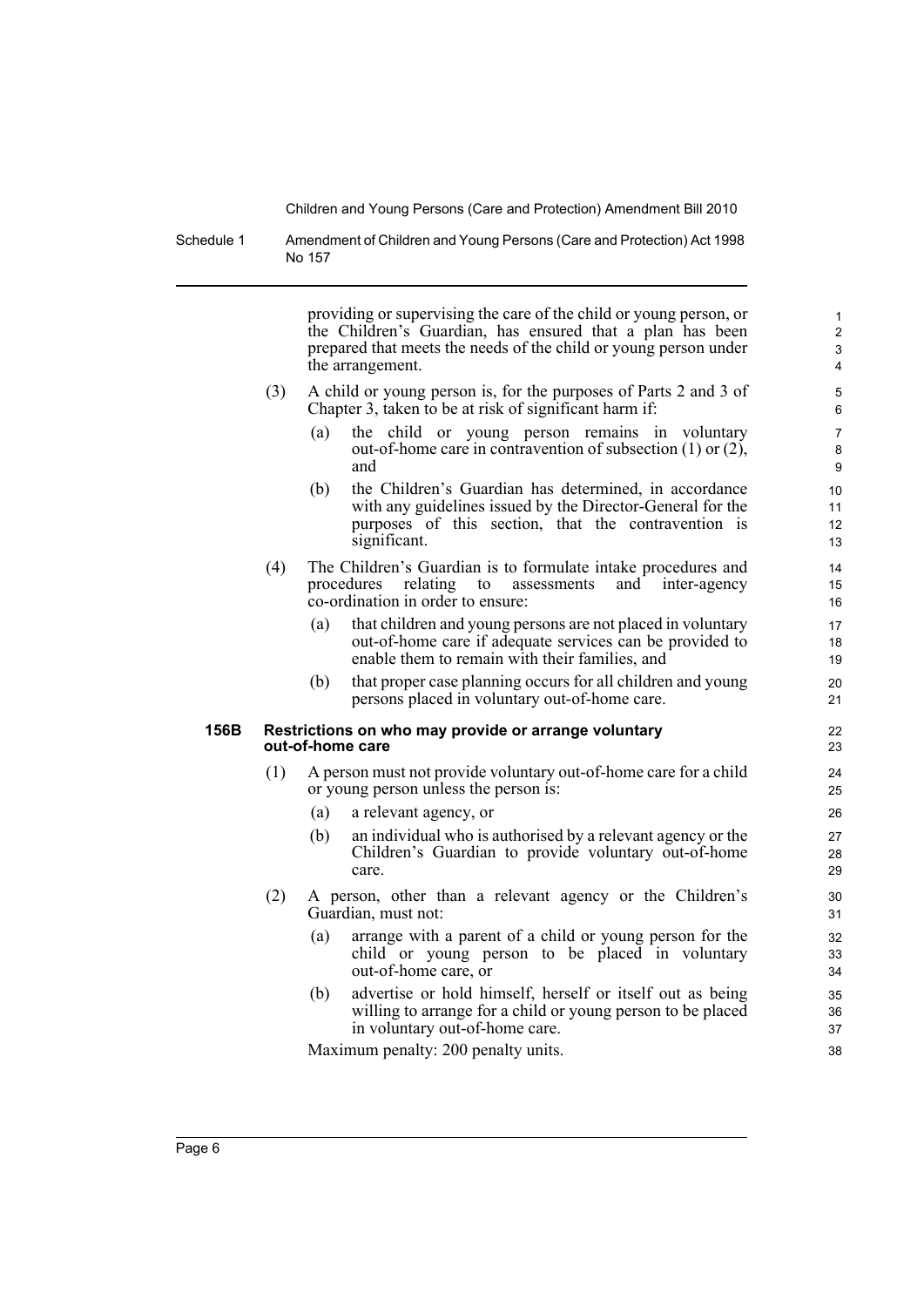Amendment of Children and Young Persons (Care and Protection) Act 1998 No 157 Schedule 1

| $[13]$ | Section 158 Physical restraint of child or young person                         |        |                                                                                                                                                                                                                                                           |                                      |  |
|--------|---------------------------------------------------------------------------------|--------|-----------------------------------------------------------------------------------------------------------------------------------------------------------------------------------------------------------------------------------------------------------|--------------------------------------|--|
|        |                                                                                 |        | Omit section 158 (1). Insert instead:                                                                                                                                                                                                                     | $\overline{2}$                       |  |
|        | (1)                                                                             |        | This section applies if, in the opinion of the relevant carer of a<br>child or young person, the child or young person is behaving in<br>such a manner that, unless restrained, he or she might seriously<br>injure himself or herself or another person. | $\mathsf 3$<br>4<br>$\mathbf 5$<br>6 |  |
| $[14]$ | <b>Section 158 (2)</b>                                                          |        |                                                                                                                                                                                                                                                           | $\overline{7}$                       |  |
|        | Omit "the parent or the authorised carer". Insert instead "the relevant carer". |        |                                                                                                                                                                                                                                                           |                                      |  |
| $[15]$ | <b>Section 158 (5)</b>                                                          |        |                                                                                                                                                                                                                                                           | 9                                    |  |
|        |                                                                                 |        | Omit "parent or an authorised carer". Insert instead "relevant carer".                                                                                                                                                                                    | 10                                   |  |
| $[16]$ | <b>Section 158 (6)</b>                                                          |        |                                                                                                                                                                                                                                                           |                                      |  |
|        | Insert after section $158(5)$ :                                                 |        |                                                                                                                                                                                                                                                           |                                      |  |
|        | (6)                                                                             | means: | In this section, the <i>relevant carer</i> of a child or young person                                                                                                                                                                                     | 13<br>14                             |  |
|        |                                                                                 | (a)    | a parent of the child or young person, or                                                                                                                                                                                                                 | 15                                   |  |
|        |                                                                                 | (b)    | the authorised carer of the child or young person, or                                                                                                                                                                                                     | 16                                   |  |
|        |                                                                                 | (c)    | a person who is providing voluntary out-of-home care in<br>respect of a child or young person.                                                                                                                                                            | 17<br>18                             |  |
| $[17]$ | out-of-home care                                                                |        | Section 161 Financial assistance for children and young persons in                                                                                                                                                                                        | 19<br>20                             |  |
|        | Insert after section 161 $(3)$ :                                                |        |                                                                                                                                                                                                                                                           |                                      |  |
|        | (4)                                                                             |        | For the purposes of this section, <i>out-of-home care</i> is taken to<br>include residential care and control of a child or young person<br>that is provided:                                                                                             | 22<br>23<br>24                       |  |
|        |                                                                                 | (a)    | by a relative of the child or young person who has,<br>pursuant to an order of the Children's Court, parental<br>responsibility for the child or young person at a place other<br>than the usual home of the child or young person, or                    | 25<br>26<br>27<br>28                 |  |
|        |                                                                                 | (b)    | by a person in accordance with an emergency care and<br>protection order made under section 46.                                                                                                                                                           | 29<br>30                             |  |
| $[18]$ |                                                                                 |        | Section 168 Access to personal information                                                                                                                                                                                                                | 31                                   |  |
|        | Omit "child or young" from section 168 (1) and (3), wherever occurring.         |        |                                                                                                                                                                                                                                                           |                                      |  |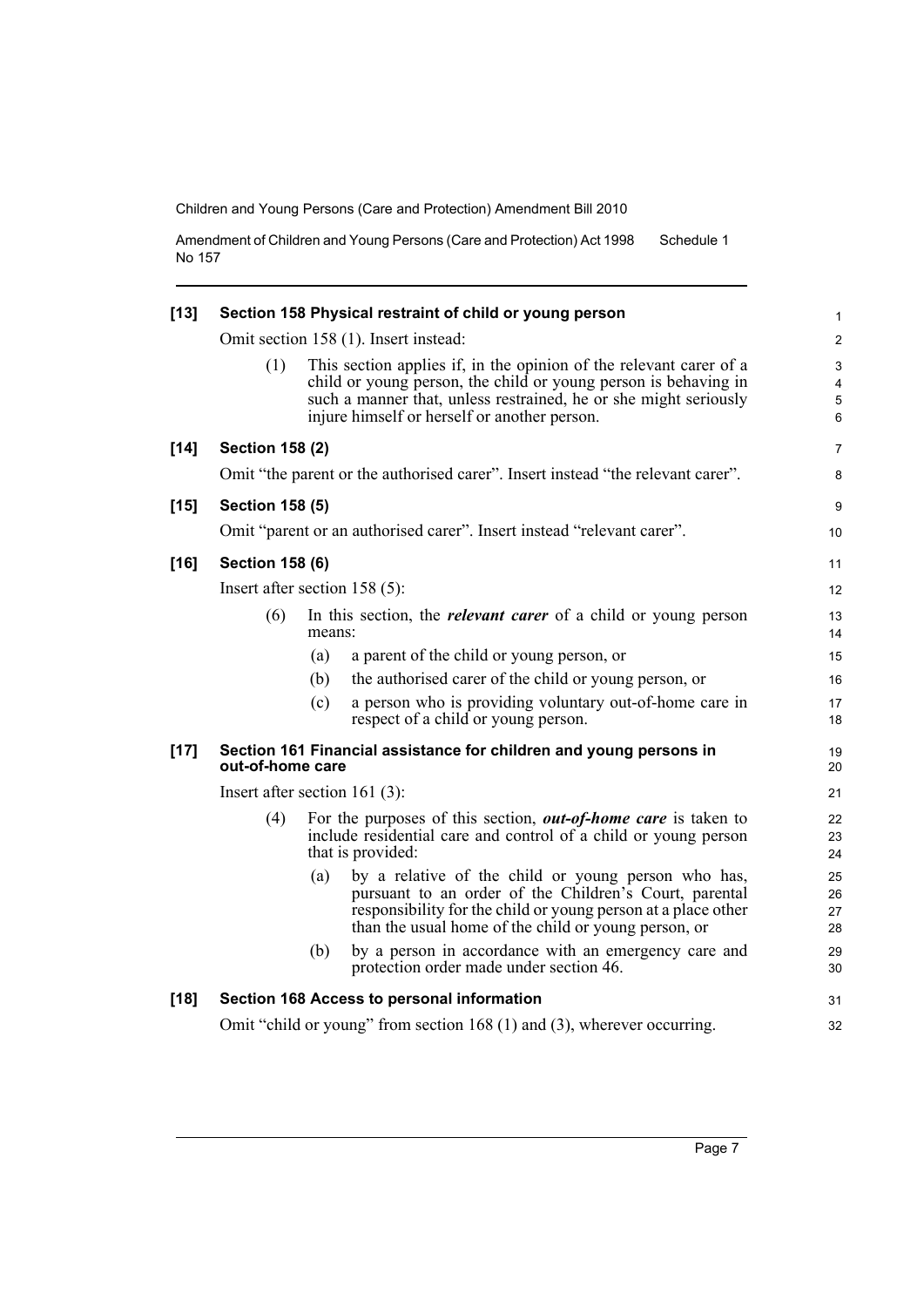Schedule 1 Amendment of Children and Young Persons (Care and Protection) Act 1998 No 157

| $[19]$ | <b>Section 168 (2)</b>                                                                                    |                                                                                                                                                                                                                                                                                                                        |                                                                                                                                                              | $\mathbf{1}$             |  |
|--------|-----------------------------------------------------------------------------------------------------------|------------------------------------------------------------------------------------------------------------------------------------------------------------------------------------------------------------------------------------------------------------------------------------------------------------------------|--------------------------------------------------------------------------------------------------------------------------------------------------------------|--------------------------|--|
|        |                                                                                                           |                                                                                                                                                                                                                                                                                                                        | Omit "child or young person".                                                                                                                                | $\overline{2}$           |  |
|        | Insert instead "person seeking access to information".                                                    |                                                                                                                                                                                                                                                                                                                        |                                                                                                                                                              | 3                        |  |
| $[20]$ |                                                                                                           |                                                                                                                                                                                                                                                                                                                        | Section 181 Functions relating to out-of-home care                                                                                                           | 4                        |  |
|        | Insert after section 181 $(1)$ $(e)$ :                                                                    |                                                                                                                                                                                                                                                                                                                        |                                                                                                                                                              |                          |  |
|        |                                                                                                           | (f)                                                                                                                                                                                                                                                                                                                    | to register organisations that provide or arrange voluntary<br>out-of-home care and to monitor their responsibilities<br>under this Act and the regulations. | 6<br>$\overline{7}$<br>8 |  |
| $[21]$ |                                                                                                           |                                                                                                                                                                                                                                                                                                                        | Section 185 Provision and exchange of information                                                                                                            | 9                        |  |
|        | Insert at the end of paragraph (c) of the definition of <i>prescribed person</i> in<br>section $185(6)$ : |                                                                                                                                                                                                                                                                                                                        |                                                                                                                                                              |                          |  |
|        |                                                                                                           |                                                                                                                                                                                                                                                                                                                        | $\cdot$ or                                                                                                                                                   | 12                       |  |
|        |                                                                                                           | (d)                                                                                                                                                                                                                                                                                                                    | a relevant agency within the meaning of section 156.                                                                                                         | 13                       |  |
| $[22]$ | <b>Section 220 Regulations</b>                                                                            |                                                                                                                                                                                                                                                                                                                        |                                                                                                                                                              |                          |  |
|        | Omit section 220 (a). Insert instead:                                                                     |                                                                                                                                                                                                                                                                                                                        |                                                                                                                                                              |                          |  |
|        | (a)                                                                                                       |                                                                                                                                                                                                                                                                                                                        | the probity checks that may be made on the following:                                                                                                        | 16                       |  |
|        |                                                                                                           | (i)                                                                                                                                                                                                                                                                                                                    | a person who is involved in the control and management of<br>a licensee or proposed licensee,                                                                | 17<br>18                 |  |
|        |                                                                                                           | (ii)                                                                                                                                                                                                                                                                                                                   | a person who is involved in the control and management of<br>the majority shareholder corporation of a licensee or<br>proposed licensee,                     | 19<br>20<br>21           |  |
|        |                                                                                                           | (iii)                                                                                                                                                                                                                                                                                                                  | a person who is, or who is proposed to be, an authorised<br>supervisor for a children's service,                                                             | 22<br>23                 |  |
| $[23]$ | Section 241 Powers exercisable on entry and inspection                                                    |                                                                                                                                                                                                                                                                                                                        |                                                                                                                                                              |                          |  |
|        | Insert after section 241 $(1)$ :                                                                          |                                                                                                                                                                                                                                                                                                                        |                                                                                                                                                              |                          |  |
|        | (1A)                                                                                                      | A person who is authorised under this Act or the regulations, or<br>under a search warrant issued under this Act, to search for,<br>apprehend or remove a person in or from any premises or place<br>may take such photographs and films, and audio, video and other<br>recordings, as the person considers necessary. |                                                                                                                                                              |                          |  |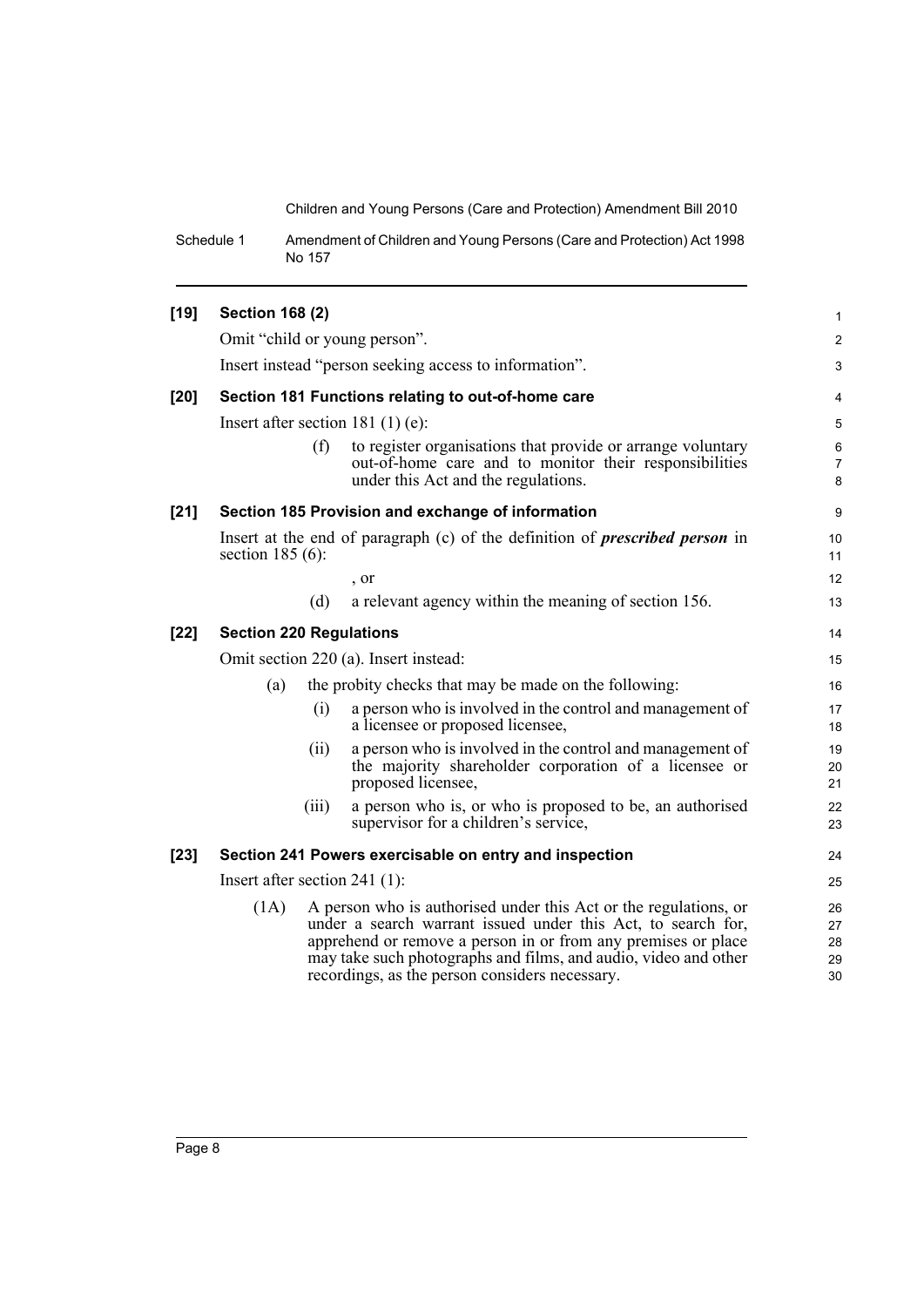Amendment of Children and Young Persons (Care and Protection) Act 1998 No 157 Schedule 1

| $[24]$ | Section 245 Decisions that are reviewable by Administrative Decisions<br><b>Tribunal</b> |                                                                                                     |                                                                                                                                                                                                                                                                                                                                                        |                                  |  |
|--------|------------------------------------------------------------------------------------------|-----------------------------------------------------------------------------------------------------|--------------------------------------------------------------------------------------------------------------------------------------------------------------------------------------------------------------------------------------------------------------------------------------------------------------------------------------------------------|----------------------------------|--|
|        | Insert after section $245$ (1A):                                                         |                                                                                                     |                                                                                                                                                                                                                                                                                                                                                        |                                  |  |
|        | (1B)                                                                                     | For the avoidance of doubt, subsection $(1)$ (c) does not extend to<br>any decision in relation to: |                                                                                                                                                                                                                                                                                                                                                        |                                  |  |
|        |                                                                                          | (a)                                                                                                 | the preparation of a permanency plan, or                                                                                                                                                                                                                                                                                                               | 6                                |  |
|        |                                                                                          | (b)                                                                                                 | the enforcement of a permanency plan that has been<br>embodied in, or approved by, an order or orders of the<br>Children's Court.                                                                                                                                                                                                                      | $\overline{7}$<br>8<br>9         |  |
| $[25]$ | <b>Section 245I Commonwealth agencies</b>                                                |                                                                                                     |                                                                                                                                                                                                                                                                                                                                                        |                                  |  |
|        | Insert after section $245I$ (a):                                                         |                                                                                                     |                                                                                                                                                                                                                                                                                                                                                        | 11                               |  |
|        |                                                                                          | (a1)                                                                                                | the Family Court of Australia,                                                                                                                                                                                                                                                                                                                         | 12 <sup>2</sup>                  |  |
| $[26]$ | Schedule 3 Savings, transitional and other provisions                                    |                                                                                                     |                                                                                                                                                                                                                                                                                                                                                        |                                  |  |
|        | Insert in appropriate order in clause 1 (1):                                             |                                                                                                     |                                                                                                                                                                                                                                                                                                                                                        |                                  |  |
|        |                                                                                          | Act 2010                                                                                            | Children and Young Persons (Care and Protection) Amendment                                                                                                                                                                                                                                                                                             | 15<br>16                         |  |
| $[27]$ | <b>Schedule 3</b>                                                                        |                                                                                                     |                                                                                                                                                                                                                                                                                                                                                        | 17                               |  |
|        | Insert at the end of the Schedule with appropriate Part and clause numbering:            |                                                                                                     |                                                                                                                                                                                                                                                                                                                                                        |                                  |  |
|        | <b>Part</b>                                                                              |                                                                                                     | Provision consequent on enactment of                                                                                                                                                                                                                                                                                                                   | 19                               |  |
|        | <b>Children and Young Persons (Care and</b>                                              |                                                                                                     |                                                                                                                                                                                                                                                                                                                                                        | 20                               |  |
|        |                                                                                          |                                                                                                     | <b>Protection) Amendment Act 2010</b>                                                                                                                                                                                                                                                                                                                  | 21                               |  |
|        | Provision of voluntary out-of-home care                                                  |                                                                                                     |                                                                                                                                                                                                                                                                                                                                                        |                                  |  |
|        |                                                                                          |                                                                                                     | A child or young person who was, immediately before the<br>substitution of section 156A by the Children and Young Persons<br>(Care and Protection) Amendment Act 2010, in voluntary<br>out-of-home care is taken for the purposes of that section to have<br>been placed in voluntary out-of-home care on the date of<br>substitution of that section. | 23<br>24<br>25<br>26<br>27<br>28 |  |